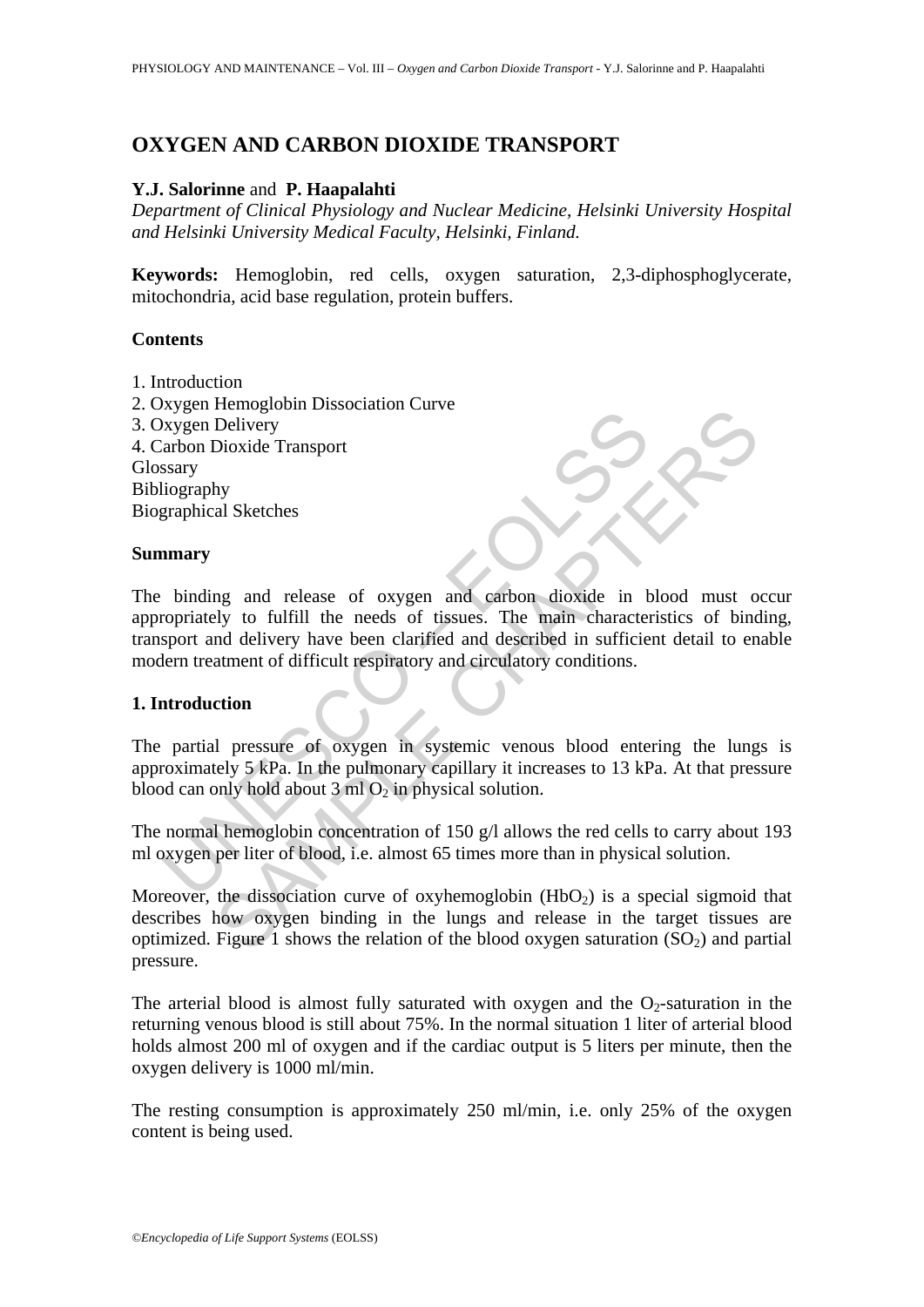

Figure 1. The dissociation curve of oxyhemoglobin. With permission from: Salorinne Y (1994). Hengityselimistön fysiologiaa. *Kliininen fysiologia* (ed A. Sovijärvi et al.). Jyväskylä, Finland: Duodecim.

## **2. Oxygen Hemoglobin Dissociation Curve**

The oxygen affinity of hemoglobin varies in many situations. Oxygen is released more readily i.e. the curve is displaced to the right (Figure 2) compared to the standard curve if the temperature rises, carbon dioxide pressure  $(PCO<sub>2</sub>)$  or hydrogen ion concentration [H+] increases or there is more 2,3-diphosphoglycerate in the blood.



Figure 2. The effect of pH,  $PCO<sub>2</sub>$  and temperature on the oxyhemoglobin dissociation curve. With permission from: Sovijärvi A., Salorinne Y. (1997). Keuhkojen fysiologiaa ja patofysiologiaa. *Keuhkosairaudet* (ed V. Kinnula, P Tukiainen, L.A. Laitinen). Jyväskylä, Finland: Duodecim.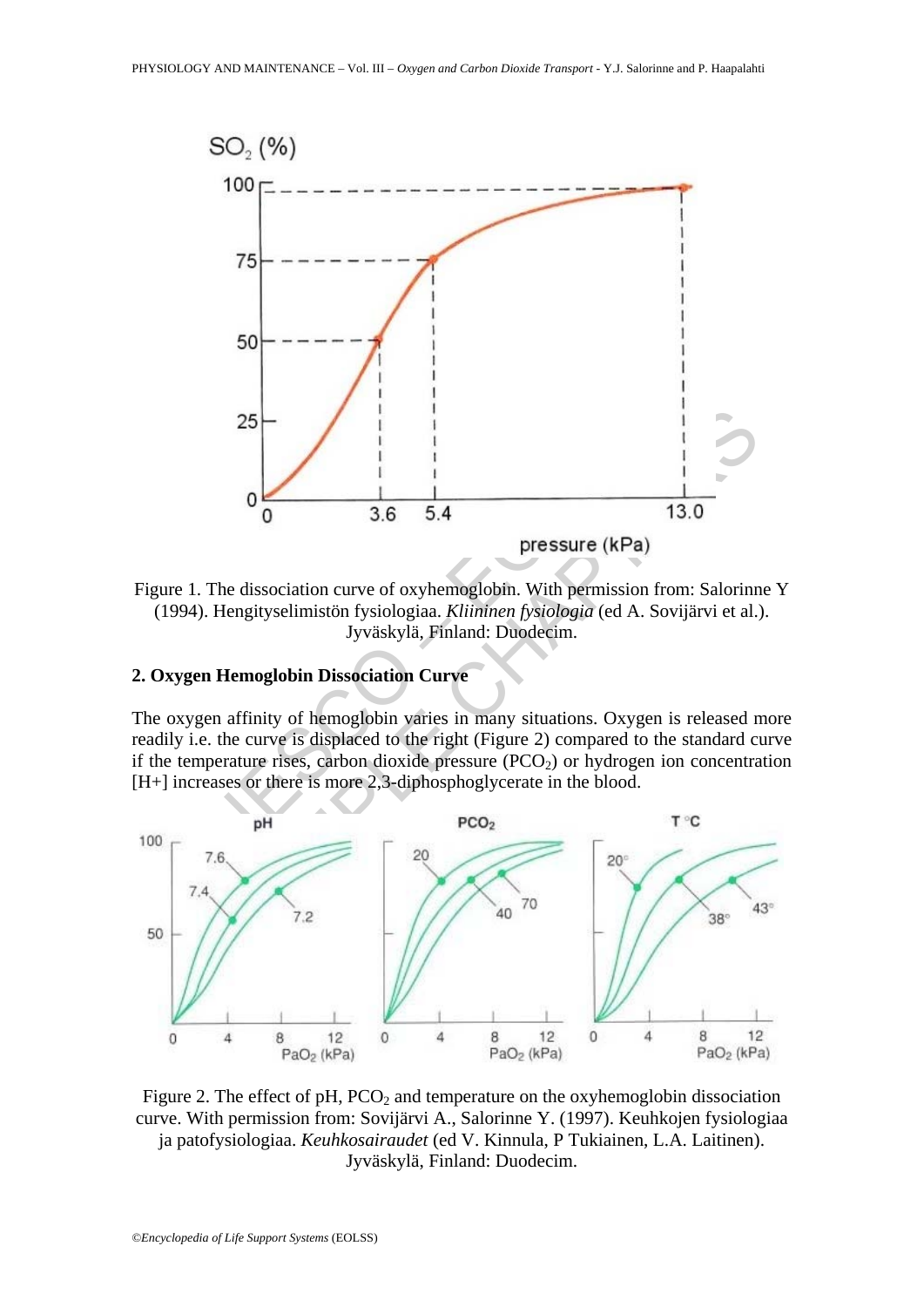Various genetic forms of hemoglobin have a slightly different oxygen carrying capacity and they have been detected by measuring the 50% saturation pressure  $(P_{50})$ . Fetal hemoglobin (HbF) is favorable to the fetus. In the newborn it is soon replaced by the adult form of hemoblogin (HbA).

Some forms of poisoning change the oxygen binding to hemoglobin profoundly. Carbon monoxide (CO) is especially dangerous, because it both changes the form of the dissociation curve and binds irreversibly to the oxygen binding site of hemoglobin (Figure 3). Nitrates and sulfates can oxidize the iron in hemoglobin and impair the oxygen carrying capacity.



Figure 3. The  $O<sub>2</sub>$  dissociation curve in anemia and CO poisoning. With permission from: Staub N (1998). Transport of oxygen and carbon dioxide: tissue oxygenation.  $Physiology, 4<sup>th</sup>$  ed (ed R. Berne, M. Levy). St. Louis, USA: Mosby.

TO ACCESS ALL THE **6 PAGES** OF THIS CHAPTER, Visi[t: http://www.eolss.net/Eolss-sampleAllChapter.aspx](https://www.eolss.net/ebooklib/sc_cart.aspx?File=E6-54-06-03)

- - -